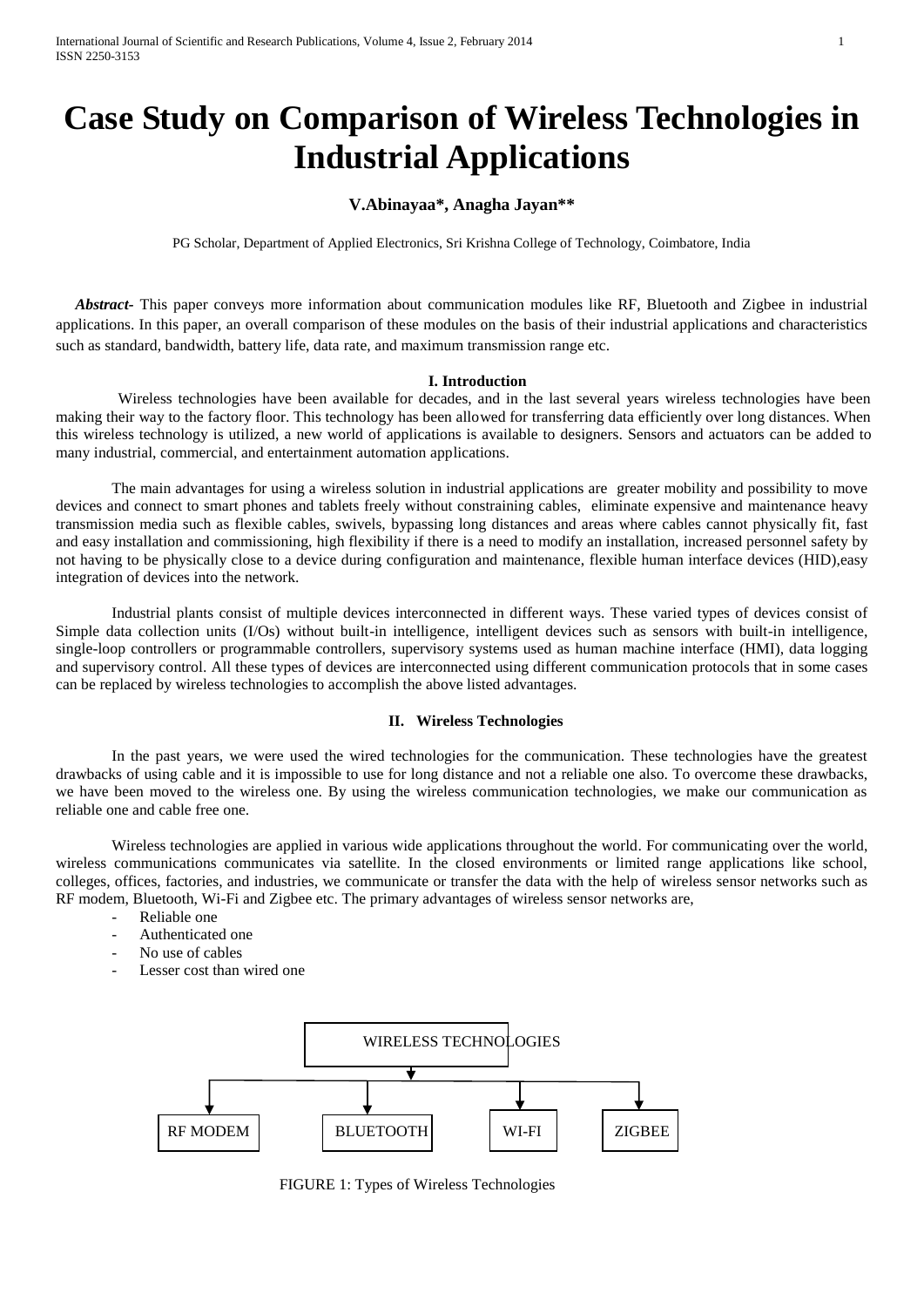#### **III. RF module**

An RF module (radio frequency module) is a small electronic circuit used to transmit and receive radio signals on one of a number of carrier frequencies. RF modules are widely used in electronic and designing radio circuitry.

RF modules are most often applied in medium and low volume products depending on consumer applications such as wireless alarm systems, [industrial remote controls,](http://en.wikipedia.org/wiki/Remote_controls) smart sensor applications, and [wireless home automation systems.](http://en.wikipedia.org/wiki/Home_automation) Commercially available RF module frequencies are 433.92 MHz, 315 MHz, 868 MHz and 915MHz. These frequencies are used because of national and international regulations governing the use of radio for communication.

### **IV. Main factors affecting RF module performance**

The performance of an RF module will depend on a number of factors such as an increase in the transmitter power and larger communication distance. However, this will also result in a higher electrical power drain on the transmitter device, which will cause shorter operating life for battery powered devices. Likewise, using a higher transmit power will make the system more prone to interference with other RF devices and also by increasing the receiver sensitivity will also increase the effective communication range, but will also potentially cause malfunction due to interference with other RF devices. The performance of the overall system may be improved by using matched antennas at each end of the communication link, such as those described earlier.

The system is normally measured in an open-air line of sight configuration without any interference, but frequently there will be obstacles such as walls, floors, iron construction to absorb the radio wave signals, then the effective operational distance will in most practical instances is less than specified.

#### **V. Bluetooth**

For industrial applications, a wireless technology has to work well in a noisy environment. Bluetooth operates based on the features of Adaptive Frequency Hopping (AFH) and Forward Error Correction (FEC). It provides a universal short range wireless capability. It operates in the 2.4 GHz frequency band and the devices within 10m of each other can share the data up to 720Kbps of capacity. This technology is also an authenticated one by sending the acknowledgement from the receiver to the transmitter before making the connection between devices. But its limitation is up to eight devices can communicate in a single network and it asks the confirmation about receiving the each data at every time and also it limits the packet size



FIGURE 2: Bluetooth Network **VI. Wi-Fi**

Wi-Fi stands for Wireless Fidelity, which refers to wireless technology that allows devices to communicate over a wireless signal. This network is based on the IEEE standard 802.11; including 802.11a, 802.11b, 802.11g and 802.11n, by using the centralized router devices can share the Wi-Fi signal. Wi-Fi networking technology that uses waves to allow high speed data transfer over short distances. In indoor environment, this technology causing problem called multipath interference due to reflection of signals from the walls, furniture and other obstacles. Wi-Fi allows local area networks (LANs) to operate without cable and wiring. It is popular for the home and business networks. Generally, it can be used to provide the wireless broadband internet access for many modern devices such as laptops, smart phones, tablet and computers with authentication. By increasing the number of devices in a single Wi-Fi connection, the strength of the signal provides to each device becomes weak.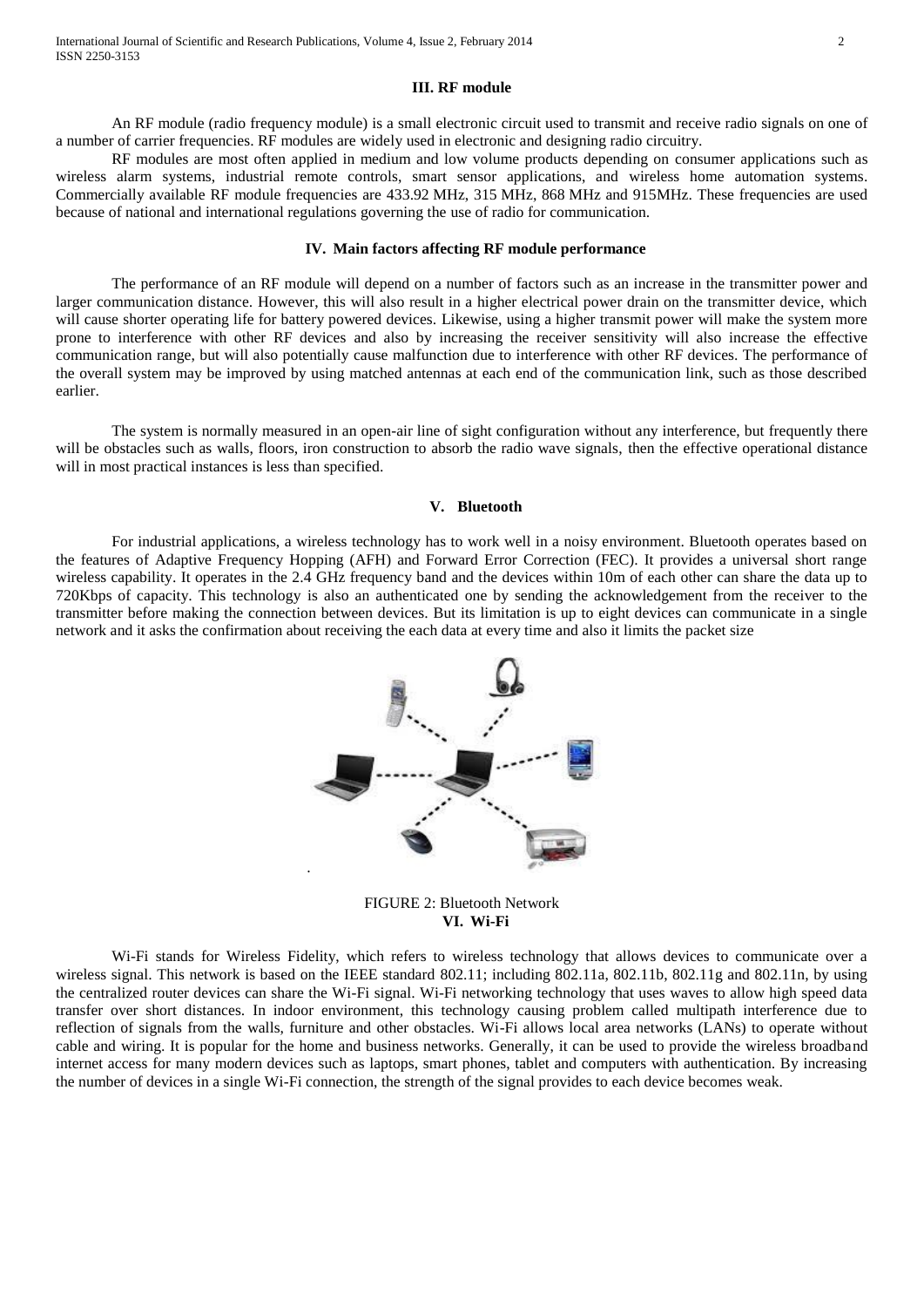International Journal of Scientific and Research Publications, Volume 4, Issue 2, February 2014 3 ISSN 2250-3153



FIGURE 3: Wi-Fi network

## **VII.Zigbee**

The communication layer of Zigbee is at level 3 and upper layer in the OSI model. Zigbee provides a network topology to let a network of devices communicate between them and to set extra communication features such as authentication, encryption, and the association and in the upper layer application services. A reactive Adhoc protocol has been implemented to perform the data routing and forwarding process to any node in the network. The main application of Zigbee is clustering. Zigbee has a lot to offer in industrial applications such as low cost deployment and redeployment, mesh networking to cover entire industrial plants and factories, an open standard with multiple vendors, battery operation.



FIGURE 4: Zigbee network

| <b>TABLE I: Comparison of Xbee vs Zigbee</b> |  |  |  |  |  |  |  |  |  |  |  |  |
|----------------------------------------------|--|--|--|--|--|--|--|--|--|--|--|--|
|----------------------------------------------|--|--|--|--|--|--|--|--|--|--|--|--|

| <b>PROPERTIES</b>  | <b>XBEE</b>                      | <b>ZIGBEE</b>                        |
|--------------------|----------------------------------|--------------------------------------|
| <b>STACK LAYER</b> | Layer at level two in OSI model  | Communication layer at level         |
|                    |                                  | three and uppers in the OSI          |
|                    |                                  | model                                |
| <b>PURPOSE</b>     | To let communication between two | To create a network topology to      |
|                    | devices                          | network of devices<br>let<br>a       |
|                    |                                  | communicate among them and to        |
|                    |                                  | set extra communication features     |
|                    |                                  | authentication,<br>such<br>as        |
|                    |                                  | encryption, association and in       |
|                    |                                  | application<br>layer<br>the<br>upper |
|                    |                                  | service.                             |
| <b>FREQUENCY</b>   | 3 main bands of frequency        | ISM band                             |